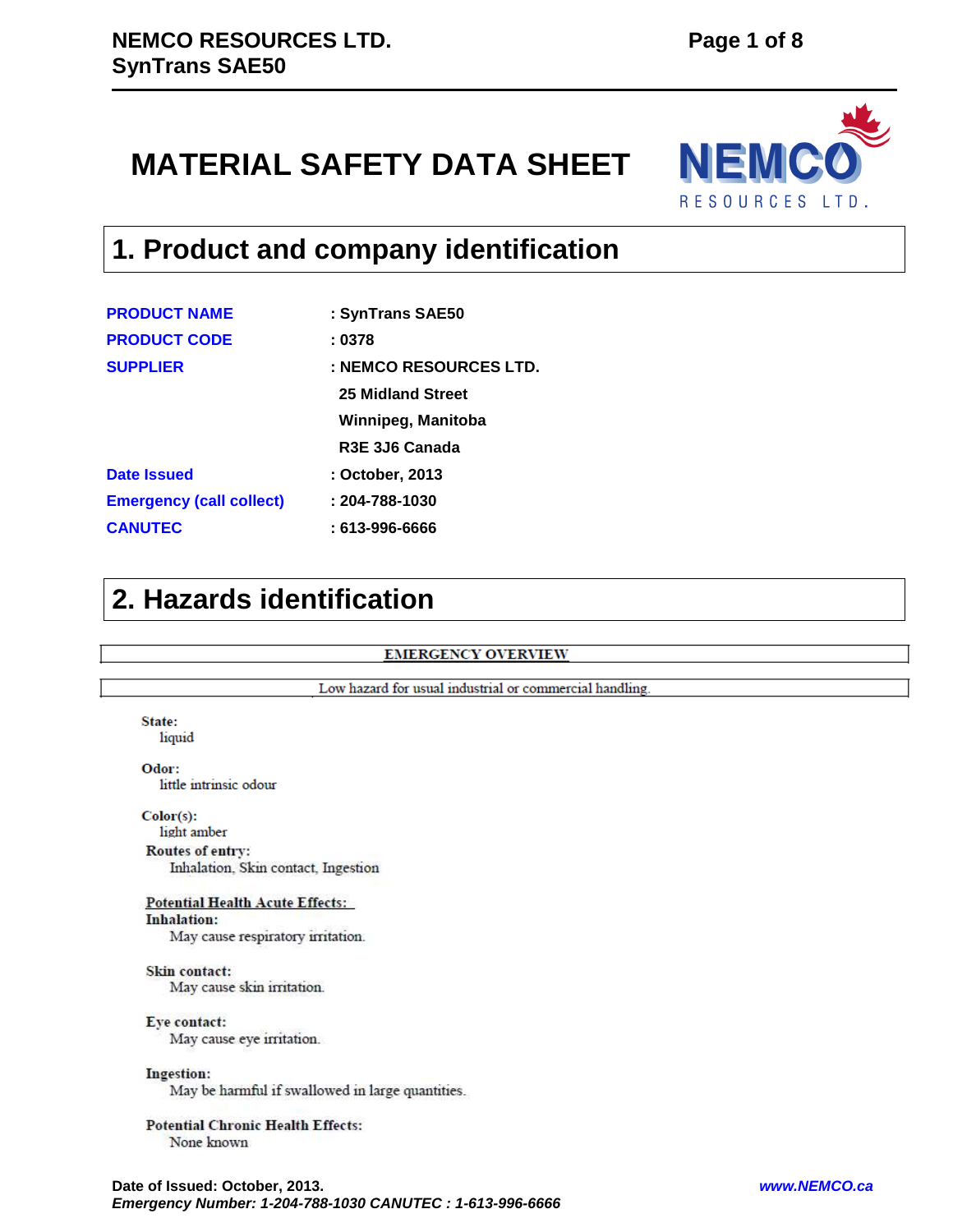## **3. COMPOSITION/INFORMATION ON INGREDIENTS**

**General chemical description:** 

Synthetic Lubricant

### **COMPONENT:**

CAS-No.

**CONCENTRATION** (Wt. %):

100

## Proprietary component(s)

## **4. FIRST AID MEASURES**

### **General Advices:**

In case of adverse health effects seek medical advice.

## **After inhalation:**

not relevant.

## After skin contact:

Rinse with running water and soap. Apply replenishing cream. Change all contaminated clothing.

### After eye contact:

Rinse immediately with plenty of running water (for 10 minutes). Seek medical attention if necessary.

### After ingestion:

Rinse the mouth. Drink 1-2 glasses of water.

## **5. FIRE FIGHTING MEASURES**

### Flash point:

 $>$  375,08 °F ( $>$  190.6 °C) ASTM D 92-97; QP1363.2; Flash and Fire Points by Cleveland Open

Suitable extinguishing media: foam, extinguishing powder, carbon dioxide water spray jet

Improper extinguishing media: High pressure waterjet

### Special protection equipment for firefighters: Wear self-contained breathing apparatus.

Hazardous combustion products: Carbon dioxide., carbon monoxide, nitrogen oxides, phosphorus compounds, Sulphur oxides

## Additional fire fighting advice:

In case of fire, keep containers cool with water spray.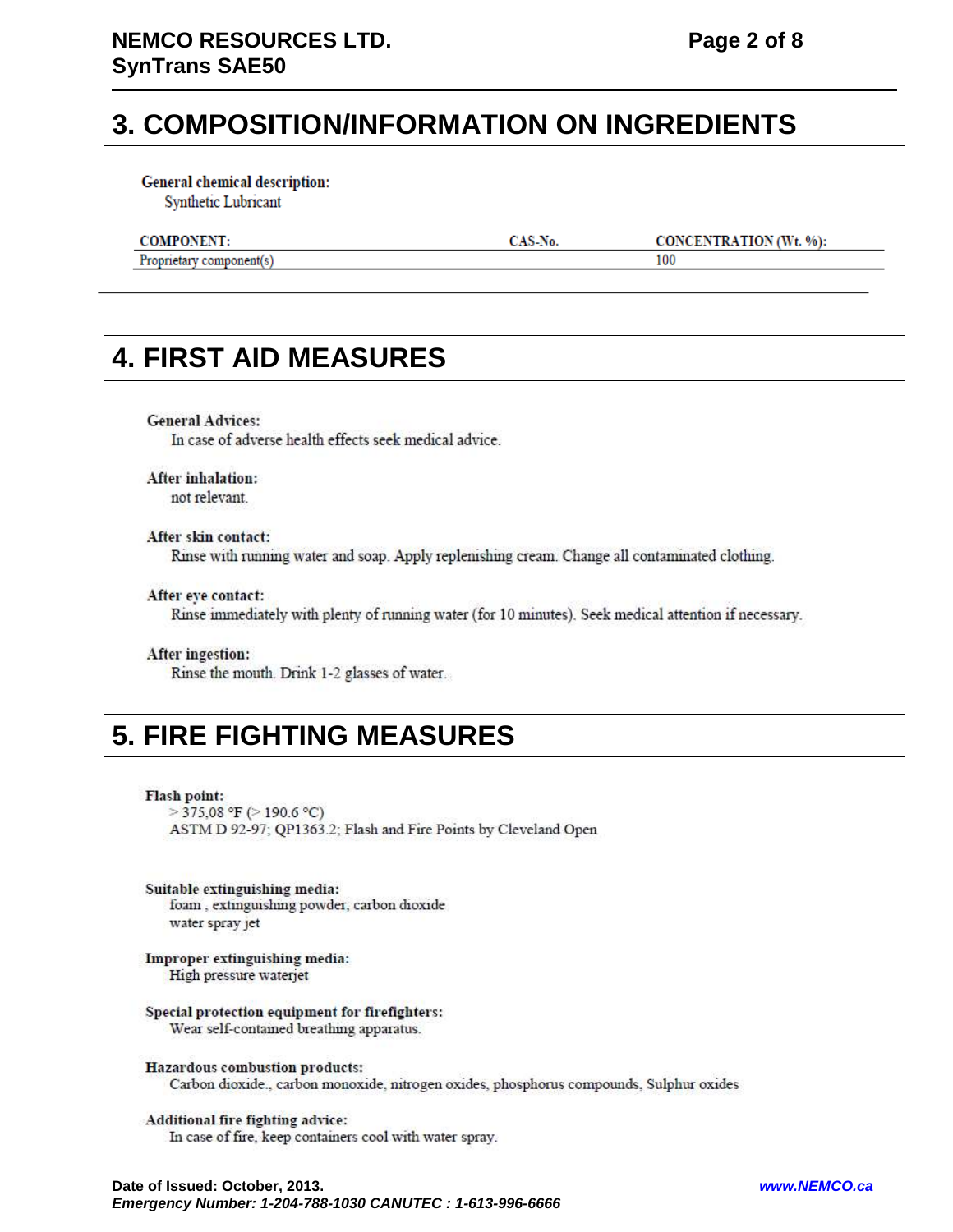## **6. ACCIDENTAL RELEASE MEASURES**

### **General information:**

Danger of slipping on spilled product. Clean up spills immediately.

## Methods for cleaning and take-up:

Using adequate protective equipment, add dry material to absorb spill (if large spill, first dike to contain). Pick up spilled material and containerize for recovery or disposal. Flush area with water to remove residues.

## **7. HANDLING AND STORAGE**

## **Handling:**

**Handling advice:** Avoid formation of aerosols or mist. Danger of slipping on spilled product.

### Storage:

General storage advice: No particular measures required.

## **8. EXPOSURE CONTROLS/PERSONAL PROTECTION**

Indication for system design: Not necessary under normal use conditions.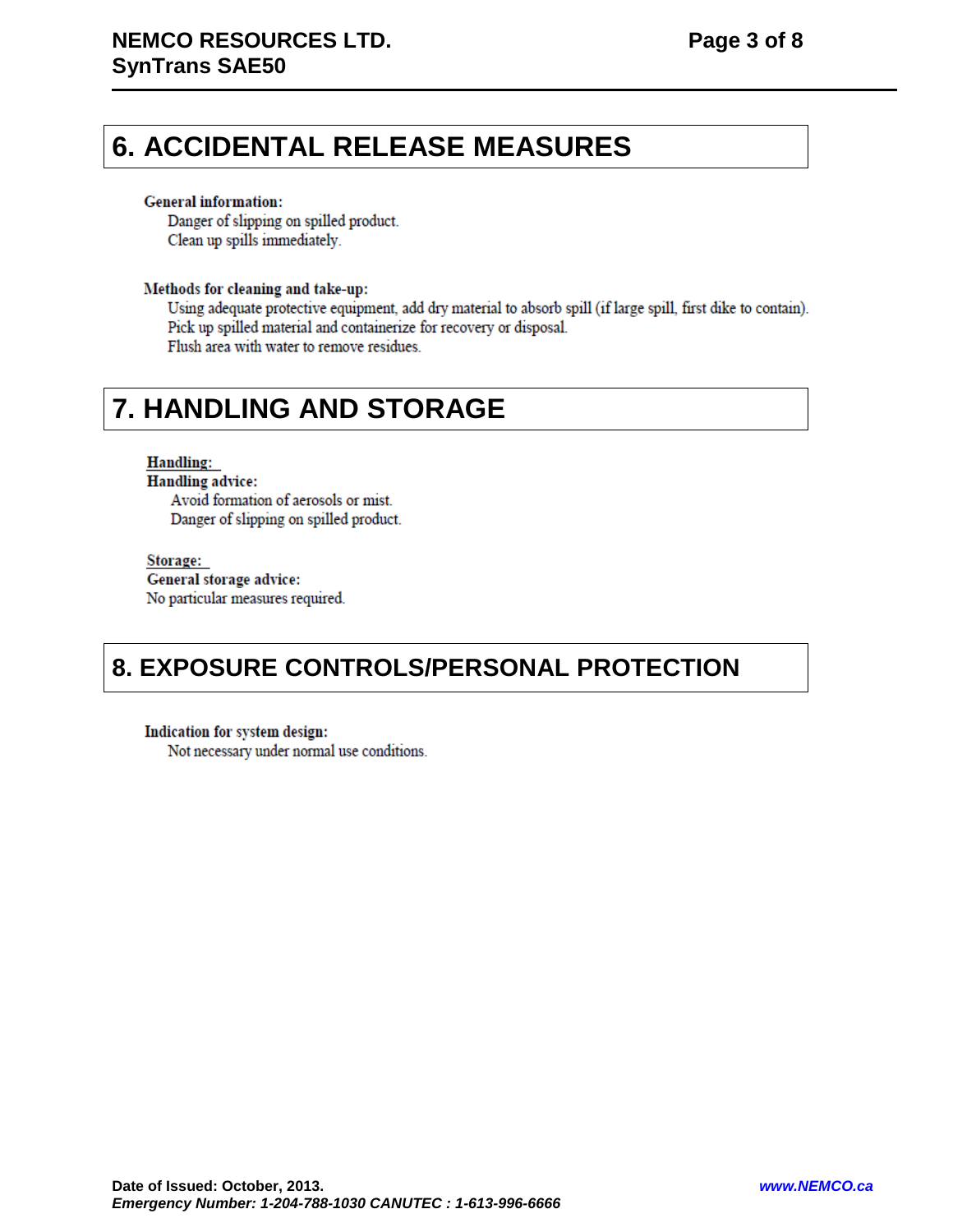Components with specific control parameters for workplace:

#### Valid for **USA**

| Name on list                                                                                                          | <b>Basis</b>     | Type                                                             | Value                   | Category    | <b>Remarks</b>                                                                                            |
|-----------------------------------------------------------------------------------------------------------------------|------------------|------------------------------------------------------------------|-------------------------|-------------|-----------------------------------------------------------------------------------------------------------|
| MINERAL OIL, POORLY AND<br>MILDLY REFINED.<br><b>INHALABLE FRACTION</b>                                               | <b>ACGIH NIC</b> | Time Weighted Average (TWA).                                     | $0.2 \text{ mg/m}^3$    |             |                                                                                                           |
| MINERAL OIL, POORLY AND<br>MILDLY REFINED.<br><b>INHALABLE FRACTION</b>                                               | <b>ACGIHNIC</b>  | Time Weighted Average (TWA).                                     | $0.2$ mg/m <sup>3</sup> |             |                                                                                                           |
| MINERAL OIL, PURE, HIGHLY<br>& SEVERELY REFINED.<br><b>INHALABLE FRACTION</b>                                         | <b>ACGIHNIC</b>  | Time Weighted Average (TWA).                                     | $5 \text{ mg/m}^3$      |             |                                                                                                           |
| MINERAL OIL, POORLY AND<br>MILDLY REFINED.<br><b>INHALABLE FRACTION</b>                                               | <b>ACGIH NIC</b> |                                                                  |                         |             | Included in<br>the regulation<br>but with no<br>data values.<br>See regulation<br>for further<br>details. |
| OIL MIST, MINERAL                                                                                                     | <b>ACGIH</b>     | Time Weighted Average (TWA).                                     | $5 \text{ mg/m}^3$      |             | O: Sampled<br>by method<br>that does not<br>collect vapor.                                                |
| OIL MIST, MINERAL                                                                                                     | ACGIH            | Short Term Exposure Limit (STEL):                                | $10 \text{ mg/m}^3$     |             | O: Sampled<br>by method<br>that does not<br>collect vapor.                                                |
| OIL MIST (MINERAL)                                                                                                    | <b>NIOSH</b>     | Recommended exposure limit (REL): 5 mg/m <sup>3</sup>            |                         |             |                                                                                                           |
| OIL MIST (MINERAL)                                                                                                    | <b>NIOSH</b>     | Short Term Exposure Limit (STEL):                                | $10 \text{ mg/m}^3$     |             |                                                                                                           |
| OIL MIST (MINERAL)                                                                                                    | OSHA Z1          | Permissible Exposure Limit (PEL)                                 | $5 \text{ mg/m}^3$      |             |                                                                                                           |
| OIL MIST (MINERAL)                                                                                                    | OSHA Z1          |                                                                  |                         |             | Listed.                                                                                                   |
| OIL MIST (MINERAL)                                                                                                    | OSHA ZIA         | Time Weighted Average (TWA).                                     | $5 \text{ mg/m}^3$      |             |                                                                                                           |
| OIL (MINERAL) MIST.<br><b>PARTICULATE</b>                                                                             | US CA OEL        | Time Weighted Average (TWA)<br>Permissible Exposure Limit (PEL): | $5 \text{ mg/m}^3$      |             |                                                                                                           |
| MINERAL OIL (PARAFFIN OIL),<br><b>PARTICULATE</b>                                                                     | <b>TX ESL</b>    | Short-Term ESL:                                                  | 50 others               | 1 hourug/m3 |                                                                                                           |
| MINERAL OIL (PARAFFIN OIL),<br><b>PARTICULATE</b>                                                                     | <b>TX ESL</b>    | Annual ESL:                                                      | 5 others                | ug/m3       |                                                                                                           |
| MINERAL OIL (PARAFFIN OIL),<br><b>VAPOR</b>                                                                           | <b>TX ESL</b>    | Annual ESL:                                                      | 100 others              | ug/m3       |                                                                                                           |
| MINERAL OIL, EXCLUDING<br>METAL WORKING FLUIDS,<br>PURE, HIGHLY AND<br>SEVERELY REFINED.<br><b>INHALABLE FRACTION</b> | ACGIH            | Time Weighted Average (TWA).                                     | $5 \text{ mg/m}^3$      |             |                                                                                                           |
| MINERAL OIL (PARAFFIN OIL),<br><b>VAPOR</b>                                                                           | TX ESL           | Short-Term ESL:                                                  | 1000 others             | 1 hourug/m3 |                                                                                                           |

### Personal protection measures:

**Respiratory protection:** 

Not applicable with adequate ventilation. NIOSH/MSHA approved respirator if necessary. Follow manufacturer's recommendations.

## Hand protection:

Appropriate chemical resistant gloves.

Eye protection:

Safety glasses with side shields.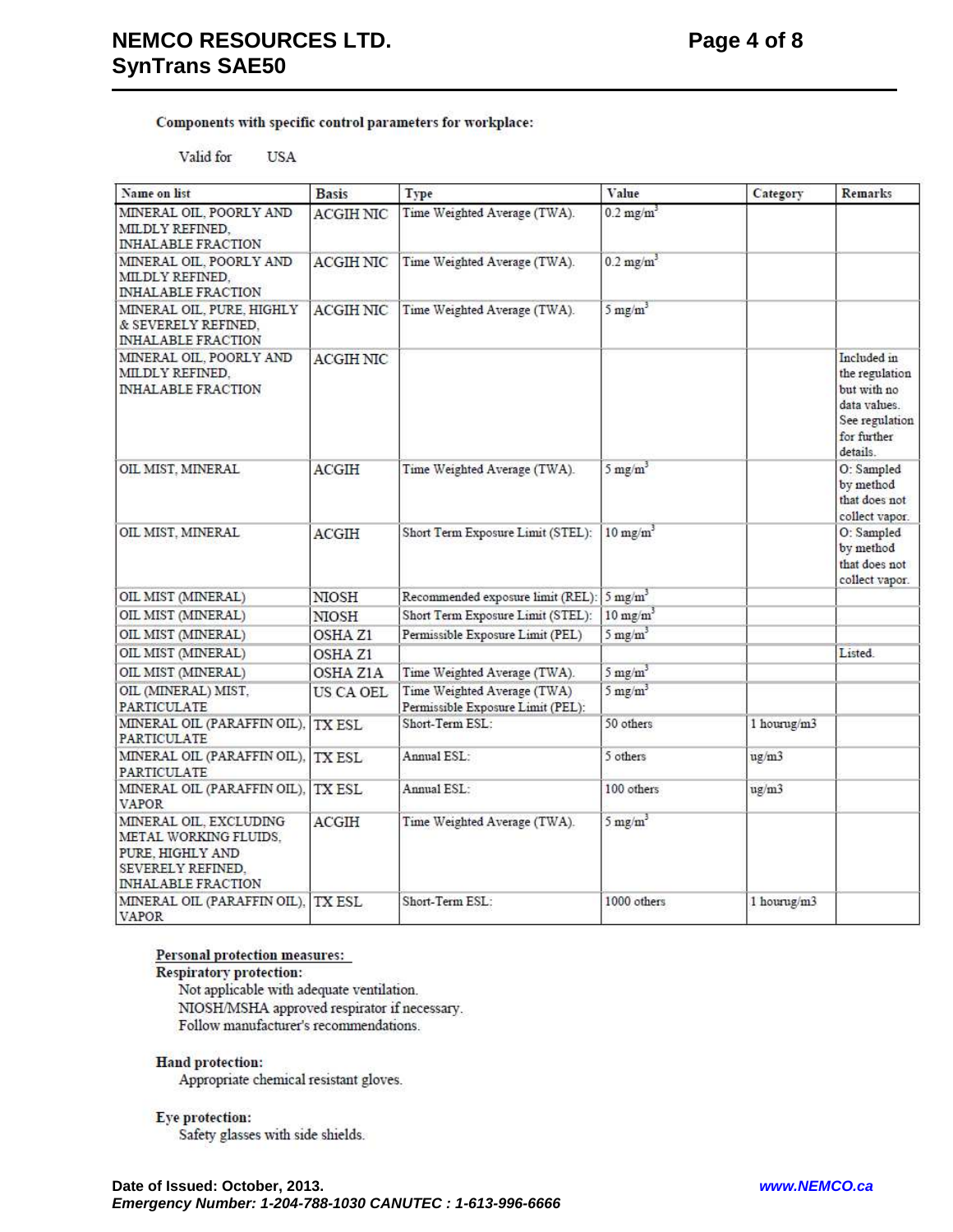# **9. PHYSICAL AND CHEMICAL PROPERTIES**

**General description:** State: Odor: Color(s):

liquid little intrinsic odour light amber

**Designation** Density Solubility in Demineralised water (25.0 °C (77°F);)

Value  $0.8610$  g/cm3 practically insoluble Method no information no information

**FOR FURTHER TECHNICAL INFORMATION, CONTACT YOUR MARKETING EPRESENTATIVE** 

# **10. STABILITY AND REACTIVITY**

### Stability:

**Decomposition advices:** No decomposition if used according to specifications.

Reactivity: **Materials to avoid:** Reaction with strong acids. Reaction with strong bases Reaction with oxidants.

Hazardous polymerization: Will not occur

## **11. TOXICOLOGICAL DATA**

## General toxicological information:

Any toxicological information included in this section is based upon data associated with the components or an analogous product.

## Acute oral toxicity:

 $LD50 > 2000$  mg/kg body weight

Skin irritation: not irritating

Eye irritation: not irritating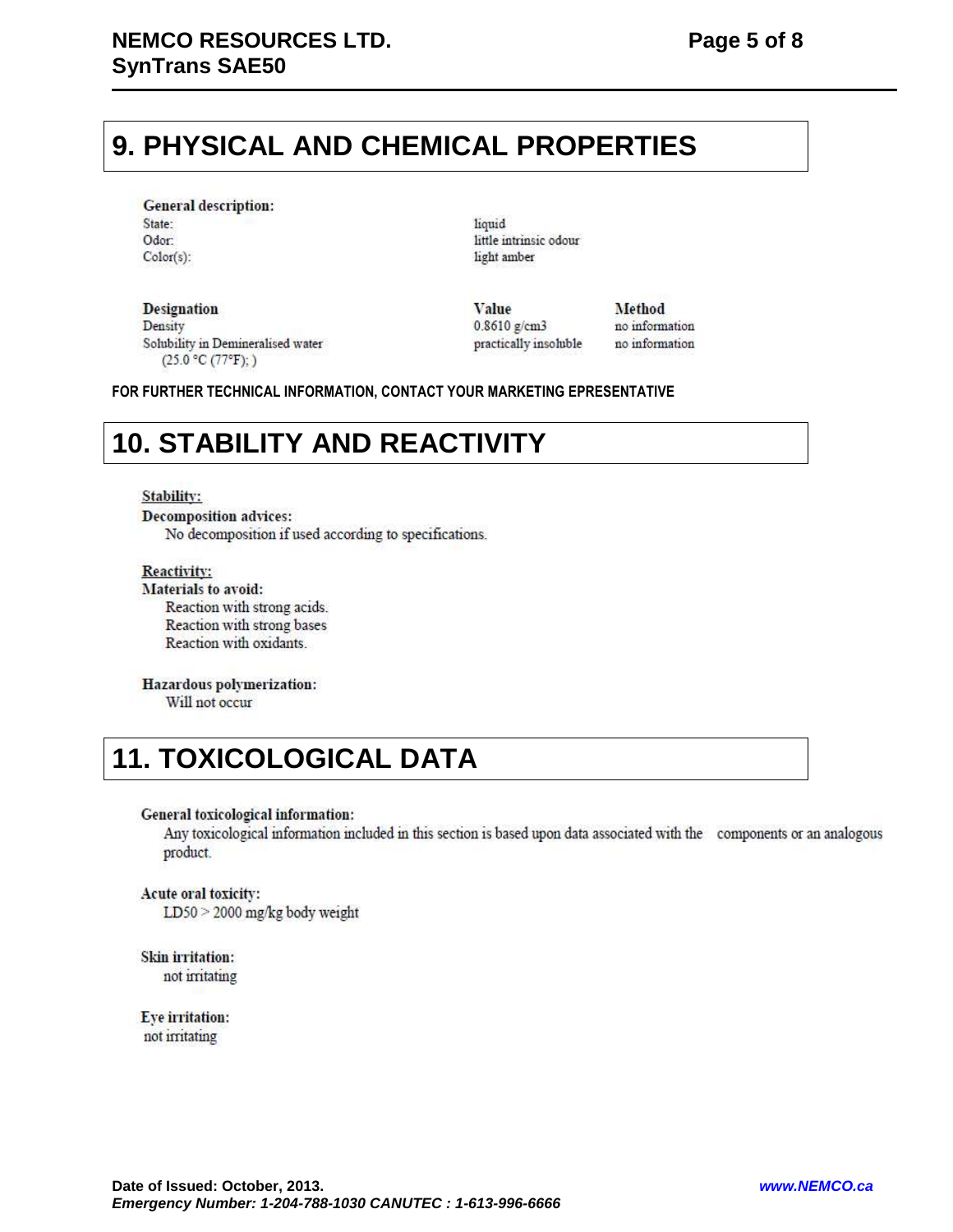## **12. ECOLOGICAL INFORMATION**

## General ecological information:

The ecological evaluation of the product is based on data from the raw material and/or comparable substances.

## Acute fish toxicity:

 $LC50 > 10 - \le 100$  mg product/l.

### Acute bacterial toxicity:

 $EC0 > 10 - \le 100$  mg product/l.

### **Ultimate biodegradation:**

The total of the organic components contained in the product achieve values below 60% BOD/COD or CO2 liberation, or below 70% DOC reduction in tests for ease of degradability. Threshold values for 'readily degradable' (e.g. to OECD method 301) are not reached.

# **13. DISPOSAL CONSIDERATIONS**

### Waste disposal of product:

All recovered material should be packaged, labeled, transported, and disposed or reclaimed in conformance with applicable laws and regulations and in conformance with good engineering practices. Avoid landfilling liquids.

Reclaim where possible.

## **14. TRANSPORT INFORMATION**

## **General information:**

Not hazardous according to RID, ADR, ADNR, IMDG, IATA-DGR, CFR and TDG.

## **15. REGULATORY INFORMATION**

| <b>TSCA Inventory Status:</b>                      |                                                                                                                                                            | TSCA Inventory of Chemical Substances. | This product and/or all of its components are either included on or exempt from the |
|----------------------------------------------------|------------------------------------------------------------------------------------------------------------------------------------------------------------|----------------------------------------|-------------------------------------------------------------------------------------|
| <b>SARA 311/312 Hazard</b><br>Categories:          | None                                                                                                                                                       |                                        |                                                                                     |
| TSCA 12(b) Components:                             | none                                                                                                                                                       |                                        |                                                                                     |
| <b>SARA 313 Toxic Chemicals:</b>                   | none                                                                                                                                                       |                                        |                                                                                     |
| <b>SARA 302 Extremely Hazardous</b><br>Substances: | US. EPA Emergency Planning and Community Right-To-Know Act (EPCRA)<br>SARA Title III Section 302 Extremely Hazardous Substance (40 CFR 355, Appendix<br>A) |                                        |                                                                                     |
|                                                    | ANII INE                                                                                                                                                   | $CAS. 62-53-3$                         | $<$ SPPM                                                                            |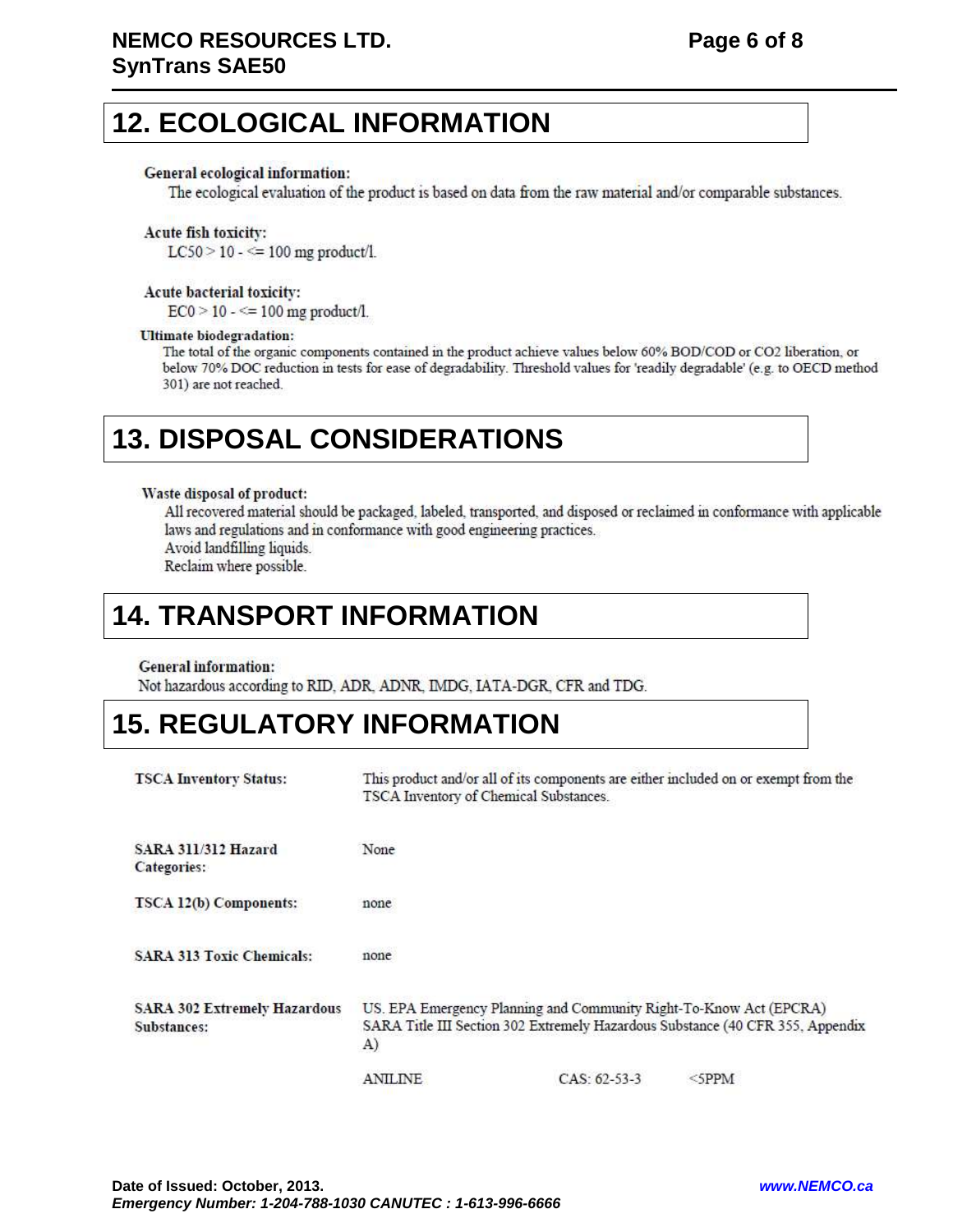## **15. REGULATORY INFORMATION**

| <b>CERCLA Hazardous Chemicals:</b> | US. EPA CERCLA Hazardous Substances (40 CFR 302)                                                                                                    |                 |             |  |
|------------------------------------|-----------------------------------------------------------------------------------------------------------------------------------------------------|-----------------|-------------|--|
|                                    | <b>ANILINE</b>                                                                                                                                      | $CAS: 62-53-3$  | $\le$ SPPM  |  |
|                                    | BETA-NAPHTHYLAMINE                                                                                                                                  | CAS: 91-59-8    | $\le$ 1PPM  |  |
|                                    | ETHYL ACRYLATE                                                                                                                                      | CAS: 140-88-5   | $\leq$ 1PPM |  |
| <b>California Proposition 65:</b>  | This product contains the following chemical/s known to the State of California to<br>cause cancer and/or birth defects or other reproductive harm. |                 |             |  |
|                                    | 1-NAPHTHYLAMINE                                                                                                                                     | CAS: 134-32-7   | $\le$ 1PPM  |  |
|                                    | <b>ANILINE</b>                                                                                                                                      | $CAS: 62-53-3$  | $\le$ 5PPM  |  |
|                                    | 2-NAPHTHYLAMINE                                                                                                                                     | CAS: 91-59-8    | $\leq$ 1PPM |  |
|                                    | ETHYL ACRYLATE                                                                                                                                      | $CAS: 140-88-5$ | $\leq$ 1PPM |  |

## **16. OTHER INFORMATION**

| <b>Emergency Overview</b> |  |
|---------------------------|--|
|                           |  |
|                           |  |

**NFPA** 

This material is not considered hazardous according to OSHA criteria.



| NFPA Rating (US) | Value |
|------------------|-------|
| Health           |       |
| Fire             |       |
| Reactivity       |       |
| Special Hazard   |       |

| HMIS Rating (US) | $V_2$ lue |
|------------------|-----------|
| Health           |           |
| Flammability     |           |
| Reactivity       |           |